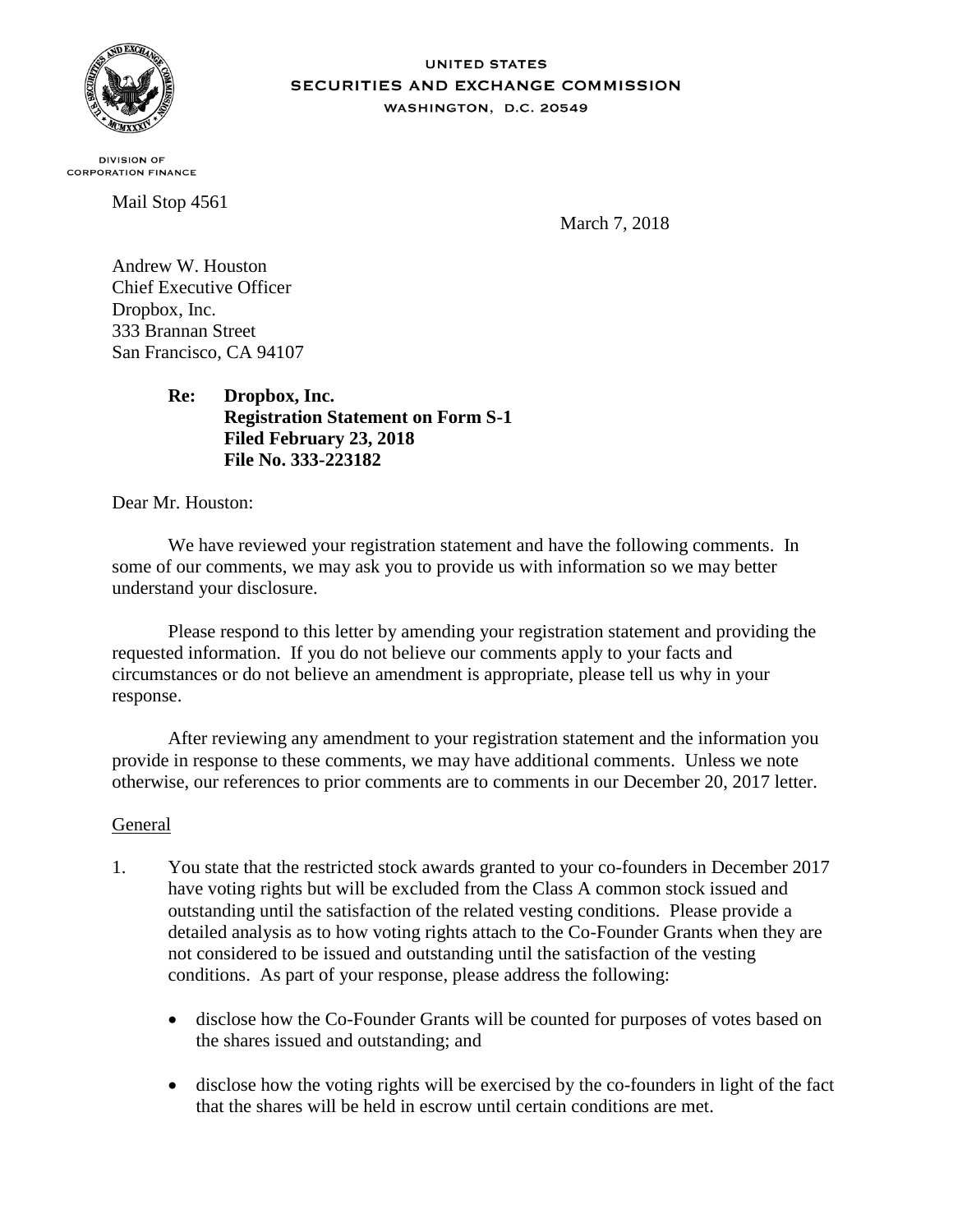Andrew W. Houston Dropbox, Inc. March 7, 2018 Page 2

2. Please add a separate risk factor that discusses the consequences of the co-founders' ability to vote based on the 22.1 million shares of Class A common stock granted to them as restricted stock awards. As an example, disclose that the co-founders will have the ability to significantly influence any separate class vote of the Class A shareholders. As a further example, disclose that the co-founders may vote based on the shares of Class A common stock that have not yet vested and may not ever vest if certain conditions are not met.

# Risk Factors

# Risks Related to Ownership of Our Class A Common Stock

### "The multi-class structure of our common stock will have the effect . . . ," page 38

3. You state that the shares of Class B common stock will automatically convert into shares of Class A common stock upon sale or transfer "other than with respect to certain estate planning transfers and transfers between your co-founders." Please clarify the scope of this exception. Explain the circumstances under which estate planning transfers may occur without automatic conversion of the shares and the parties to whom the shares may be transferred, including whether shares of one co-founder may be transferred upon his death or total disability to the other co-founder without conversion.

### Notes to Consolidated Financial Statements

### Note 12. Net Loss Per Share, page F-30

4. Please revise to disclose the total number of co-founder grants outstanding that could potentially dilute basic EPS in the future. Refer to ASC 260-10-50-1(c).

## Note 14. Income Taxes

### Impact of The Tax Cuts and Jobs Act, page F-34

5. We note that your analysis of the impact of the Tax Cuts and Jobs Act is ongoing and the accounting impacts are provisional. Please revise to provide the qualitative disclosures of the income tax effects of the Act for which the accounting is incomplete, the specific items reported as provisional amounts, and the existing current or deferred tax amounts for which the income tax effects of the Act have not been completed. Refer to Question 2 of SAB Topic 5EE.